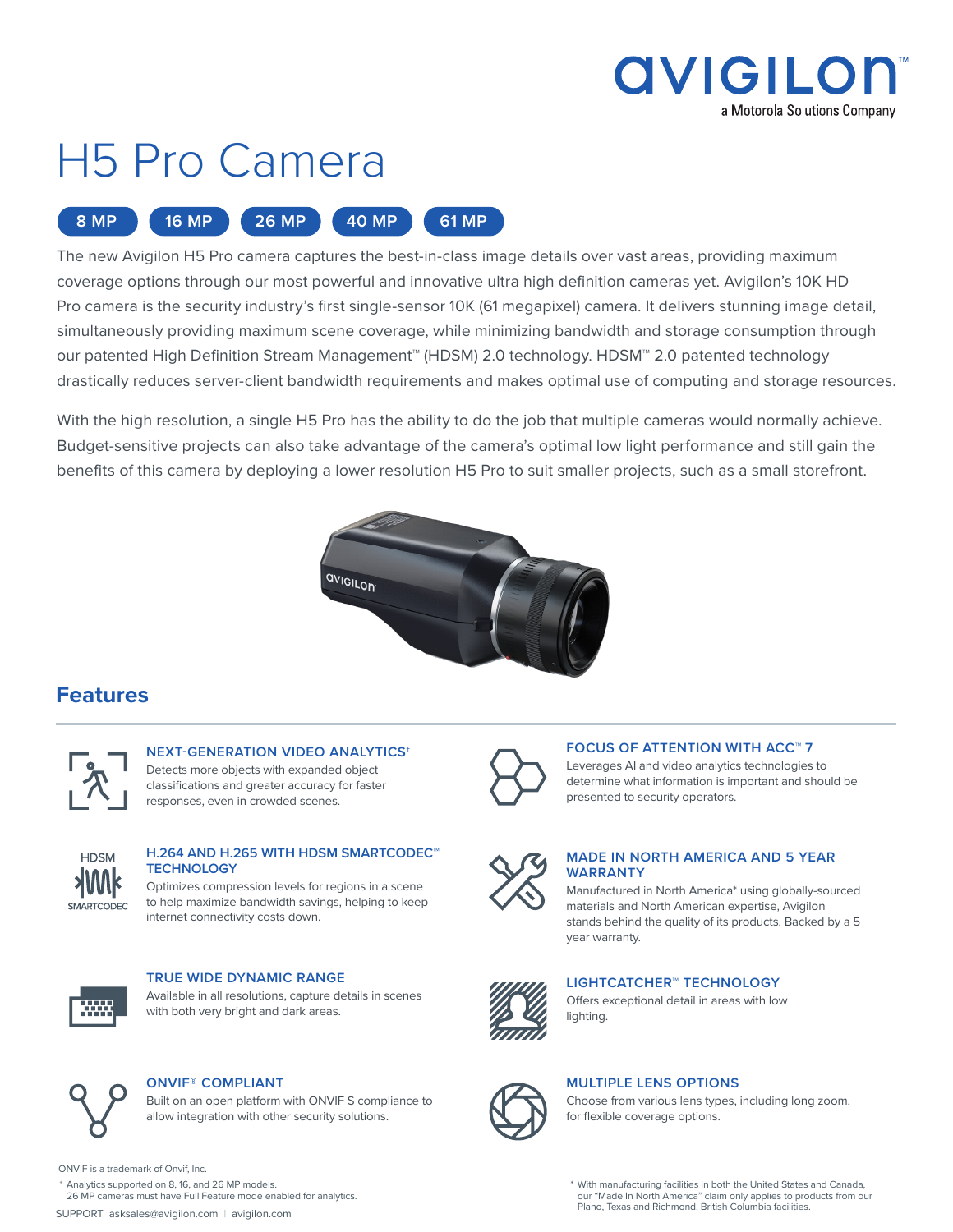# Specifications

| upuunuunu                          |                                    |                                         | 8 MP (4K ULTRA HD)                                                                                                                                        | <b>16 MP</b>                   | <b>26 MP</b>                                                                                                                             | <b>40 MP</b>                             | <b>61 MP</b>                                                                                 |  |
|------------------------------------|------------------------------------|-----------------------------------------|-----------------------------------------------------------------------------------------------------------------------------------------------------------|--------------------------------|------------------------------------------------------------------------------------------------------------------------------------------|------------------------------------------|----------------------------------------------------------------------------------------------|--|
|                                    | Image Sensor                       |                                         | 27.2 mm (Type 1.8) progressive scan CMOS                                                                                                                  |                                |                                                                                                                                          | 43.3 mm (Type 2.7) progressive scan CMOS |                                                                                              |  |
| <b>IMAGE</b><br><b>PERFORMANCE</b> | Max Resolution (H x V) and         |                                         | $(16:9)$ 3840 $\times$ 2160                                                                                                                               | $(16:9)$ 5344 $\times$ 3008    | $(16:9)$ 6240 $\times$ 3512                                                                                                              | $(16:9)$ 8448 × 4752                     | (16:9) 9568 × 5384                                                                           |  |
|                                    | <b>Aspect Ratio</b>                |                                         |                                                                                                                                                           | $(3:2)$ 4944 $\times$ 3296     | $(3:2)$ 6240 $\times$ 4160                                                                                                               | $(3:2)$ 7776 $\times$ 5184               | $(3:2)$ 9568 $\times$ 6376                                                                   |  |
|                                    | Minimum Illumination               |                                         | 0.004 lux (at F1.4)                                                                                                                                       |                                |                                                                                                                                          |                                          |                                                                                              |  |
|                                    | Dynamic                            | <b>WDR Off</b>                          | 70 dB                                                                                                                                                     |                                |                                                                                                                                          |                                          |                                                                                              |  |
|                                    | Range                              | WDR On                                  | 120 dB                                                                                                                                                    |                                |                                                                                                                                          |                                          |                                                                                              |  |
|                                    | Max Image                          | <b>WDR Off</b>                          | (50 Hz/60 Hz) 25 fps/24 fps (50 Hz/60 Hz) 25 fps/24 fps 16:9: (50 Hz/60 Hz)                                                                               |                                |                                                                                                                                          | 10 fps                                   | $3:2:7$ fps<br>16:9: (50 Hz/60 Hz)                                                           |  |
|                                    | Rate                               | WDR On                                  | (50 Hz/60 Hz) 16.7 fps/17.1                                                                                                                               | (50 Hz/60 Hz) 16.7 fps/17.1    | 16.7 fps/17.1 fps<br>3:2: (50 Hz/60 Hz)                                                                                                  | (50 Hz/60 Hz) 8.3 fps/8.6                | 8.3 fps/8.6 fps                                                                              |  |
|                                    |                                    |                                         | fps                                                                                                                                                       | fps                            | 14.3 fps/15 fps                                                                                                                          | fps                                      |                                                                                              |  |
|                                    | Analytics                          |                                         | Yes                                                                                                                                                       |                                | Yes, in Full Feature Mode                                                                                                                | Not supported                            |                                                                                              |  |
|                                    | <b>Camera Operating Mode</b>       |                                         | N/A                                                                                                                                                       |                                | Full Feature = Camera will<br>prioritize analtyics over                                                                                  | N/A                                      |                                                                                              |  |
|                                    |                                    |                                         |                                                                                                                                                           |                                | other features. H.265 will                                                                                                               |                                          |                                                                                              |  |
|                                    |                                    |                                         |                                                                                                                                                           |                                | be disabled.                                                                                                                             |                                          |                                                                                              |  |
|                                    | 3D Noise Reduction Filter          |                                         | Yes                                                                                                                                                       |                                |                                                                                                                                          |                                          |                                                                                              |  |
|                                    |                                    |                                         |                                                                                                                                                           |                                |                                                                                                                                          |                                          |                                                                                              |  |
| <b>IMAGE CONTROL</b>               | Video Compression                  |                                         | H.264 HDSM SmartCodec, H.265                                                                                                                              |                                |                                                                                                                                          |                                          | 10K (61 MP) H5 Pro                                                                           |  |
|                                    |                                    |                                         | HDSM SmartCodec, Motion JPEG                                                                                                                              |                                |                                                                                                                                          |                                          | 8K (40 MP) H5 Pro                                                                            |  |
|                                    | Streaming                          |                                         | Multi-stream H.264, Multi-stream H.265,<br>Motion JPEG                                                                                                    |                                |                                                                                                                                          |                                          | 8448 X 4752                                                                                  |  |
|                                    | <b>Bandwidth Management</b>        |                                         | HDSM SmartCodectechnology; Idle                                                                                                                           |                                |                                                                                                                                          |                                          |                                                                                              |  |
|                                    |                                    |                                         | scene mode                                                                                                                                                |                                |                                                                                                                                          |                                          |                                                                                              |  |
|                                    | <b>Motion Detection</b>            |                                         | Pixel and Unusual Activity Detection                                                                                                                      |                                |                                                                                                                                          | 6.25K (26 MP) H5 Pro                     |                                                                                              |  |
|                                    |                                    |                                         | (UAD)                                                                                                                                                     |                                |                                                                                                                                          | <b>5K (16 MP) H5 Pro</b>                 |                                                                                              |  |
|                                    | <b>Electronic Shutter Control</b>  |                                         | Automatic, Manual (1/7.5 to 1/8000 sec)                                                                                                                   |                                |                                                                                                                                          |                                          |                                                                                              |  |
|                                    | Iris Control                       |                                         | * Automatic, Manual                                                                                                                                       |                                | 4K (8 MP) H5 Pro                                                                                                                         |                                          |                                                                                              |  |
|                                    | <b>Flicker Control</b>             |                                         | 50 Hz, 60 Hz                                                                                                                                              |                                | 5 MP<br>2592 X 1944                                                                                                                      |                                          |                                                                                              |  |
|                                    | <b>White Balance</b>               |                                         | Automatic, Manual                                                                                                                                         |                                | 3 MP<br>2048 X 1536                                                                                                                      |                                          |                                                                                              |  |
|                                    | <b>Backlight Compensation</b>      |                                         | Adjustable                                                                                                                                                | 1.3 MF<br>1280 X 102           | 2 MP<br>(1080p)                                                                                                                          |                                          |                                                                                              |  |
|                                    | Privacy Zones                      |                                         | Up to 64 zones                                                                                                                                            | 1 MF<br>$(720p)$<br>1280 X 720 |                                                                                                                                          |                                          |                                                                                              |  |
|                                    | <b>Audio Compression</b><br>Method |                                         | Opus, G.711 PCM 8 kHz                                                                                                                                     |                                |                                                                                                                                          |                                          |                                                                                              |  |
|                                    |                                    | * dependent on selected lens capability |                                                                                                                                                           |                                | High Definitio                                                                                                                           |                                          | Avigilon H5 Pro Cameras<br>4K (8 MP), 5K (16 MP), 6.25K (26 MP), 8K (40 MP), and 10K (61 MP) |  |
|                                    |                                    |                                         |                                                                                                                                                           |                                |                                                                                                                                          |                                          |                                                                                              |  |
| <b>PERIPHERALS</b>                 | <b>Onboard Storage</b>             |                                         |                                                                                                                                                           |                                | 2× microSD/microSDHC/microSDXC slot - class 10/UHS-1 or better recommended. Currently one of the two SD card slots is available for      |                                          |                                                                                              |  |
|                                    |                                    |                                         | onboard storage.                                                                                                                                          |                                |                                                                                                                                          |                                          |                                                                                              |  |
|                                    | Audio Input/Output                 |                                         | Line level input and output, A/V mini-jack (3.5 mm)                                                                                                       |                                |                                                                                                                                          |                                          |                                                                                              |  |
|                                    | External I/O Terminals             |                                         | Alarm In, Alarm Out                                                                                                                                       |                                |                                                                                                                                          |                                          |                                                                                              |  |
| <b>NETWORK</b>                     | Network                            |                                         |                                                                                                                                                           |                                |                                                                                                                                          |                                          |                                                                                              |  |
|                                    |                                    |                                         | 1000-BASE-T / 100-BASE-TX or 1000-BASE-SX / 1000-BASE-LX via SFP                                                                                          |                                |                                                                                                                                          |                                          |                                                                                              |  |
|                                    | Cabling Type                       |                                         | CAT5e or Optical Fiber <sup>+</sup>                                                                                                                       |                                |                                                                                                                                          |                                          |                                                                                              |  |
|                                    | Connector                          |                                         | RJ-45 or SFP <sup>+</sup>                                                                                                                                 |                                |                                                                                                                                          |                                          |                                                                                              |  |
|                                    | Security                           |                                         |                                                                                                                                                           |                                | Password protection, HTTPS encryption, digest authentication, WS authentication, user access log, 802.1x port based authentication, FIPS |                                          |                                                                                              |  |
|                                    |                                    |                                         | 140-2 L1                                                                                                                                                  |                                |                                                                                                                                          |                                          |                                                                                              |  |
|                                    | Protocol                           |                                         |                                                                                                                                                           |                                | IPv6, IPv4, HTTP, HTTPS, SOAP, DNS, NTP, RTSP, RTCP, RTP, TCP, UDP, IGMP, ICMP, DHCP, Zeroconf, ARP                                      |                                          |                                                                                              |  |
|                                    | <b>Streaming Protocols</b>         |                                         |                                                                                                                                                           |                                | RTP/UDP, RTP/UDP multicast, RTP/RTSP/TCP, RTP/RTSP/HTTP/TCP, RTP/RTSP/HTTPS/TCP, HTTP                                                    |                                          |                                                                                              |  |
|                                    | ONVIF <sup>#</sup>                 |                                         | ONVIF compliance Profile S (www.onvif.org).                                                                                                               |                                |                                                                                                                                          |                                          |                                                                                              |  |
|                                    | Device Management<br>Protocol      |                                         | SNMP v2c, SNMP v3                                                                                                                                         |                                |                                                                                                                                          |                                          |                                                                                              |  |
|                                    |                                    |                                         | * Camera supports one network connection at a time, either RJ-45 (CAT5e) or SFP (optical fiber).                                                          |                                |                                                                                                                                          |                                          |                                                                                              |  |
|                                    |                                    |                                         | #40 and 61 MP cameras can enable ONVIF compatibility, which will provide a single 32 MP primary stream that is compatible with 3rd party VMS integration. |                                |                                                                                                                                          |                                          |                                                                                              |  |
| <b>MECHANICAL</b>                  | Dimensions (L x W x H)             |                                         | 142 mm x 87 mm 82 mm; 5.6" x 3.4" x 3.2"                                                                                                                  |                                |                                                                                                                                          |                                          |                                                                                              |  |
|                                    | Weight                             |                                         | 0.50 kg (1.1 lb)                                                                                                                                          |                                |                                                                                                                                          |                                          |                                                                                              |  |
|                                    | Body                               |                                         | Aluminium                                                                                                                                                 |                                |                                                                                                                                          |                                          |                                                                                              |  |
|                                    | Finish                             |                                         | Black, Power Coat                                                                                                                                         |                                |                                                                                                                                          |                                          |                                                                                              |  |
|                                    | Mount                              |                                         |                                                                                                                                                           |                                |                                                                                                                                          |                                          |                                                                                              |  |
|                                    |                                    |                                         | 1/4"-20 UNC (top and bottom)                                                                                                                              |                                |                                                                                                                                          |                                          |                                                                                              |  |
| <b>ELECTRICAL</b>                  | Power Consumption                  |                                         | 18 W max (camera only)                                                                                                                                    |                                |                                                                                                                                          |                                          |                                                                                              |  |
|                                    | Power Source                       |                                         | VDC: 12 V +/- 10%, 18 W                                                                                                                                   | VAC: 24 V +/- 10%, 21 VA       | PoE+: IEEE802.3at Class 4 compliant                                                                                                      |                                          |                                                                                              |  |
|                                    | Power Connector                    |                                         | 2-pin terminal block                                                                                                                                      |                                |                                                                                                                                          |                                          |                                                                                              |  |
|                                    | RTC Backup Battery                 |                                         | 3V Manganese Lithium                                                                                                                                      |                                |                                                                                                                                          |                                          |                                                                                              |  |
| <b>ENVIRONMENTAL</b>               | <b>Operating Temperature</b>       |                                         | -25 °C to +60 °C (-13 °F to 140 °F)                                                                                                                       |                                |                                                                                                                                          |                                          |                                                                                              |  |
|                                    | Storage Temperature                |                                         | -10 °C to +70 °C (14 °F to 158 °F)                                                                                                                        |                                |                                                                                                                                          |                                          |                                                                                              |  |
|                                    | Humidity                           |                                         | 0 - 95% non-condensing                                                                                                                                    |                                |                                                                                                                                          |                                          |                                                                                              |  |
|                                    |                                    |                                         |                                                                                                                                                           |                                | <b>RCM</b>                                                                                                                               |                                          |                                                                                              |  |
| <b>CERTIFICATIONS</b>              | Certifications                     |                                         | UL<br>cUL<br>UL 62368-1                                                                                                                                   | CE<br><b>ROHS</b>              | WEEE                                                                                                                                     | <b>IEC 62471</b>                         |                                                                                              |  |
|                                    | Safety                             |                                         |                                                                                                                                                           | CSA 62368-1                    | <b>IEC/EN 62368-1</b>                                                                                                                    |                                          |                                                                                              |  |
|                                    | Electromagnetic Immunity           |                                         | Electromagnetic Emissions FCC Part 15 Subpart B Class B<br>EN 55035                                                                                       | IC ICES-003 Class B            | EN 55032 Class B<br>EN 61000-6-1                                                                                                         | EN 61000-6-3                             |                                                                                              |  |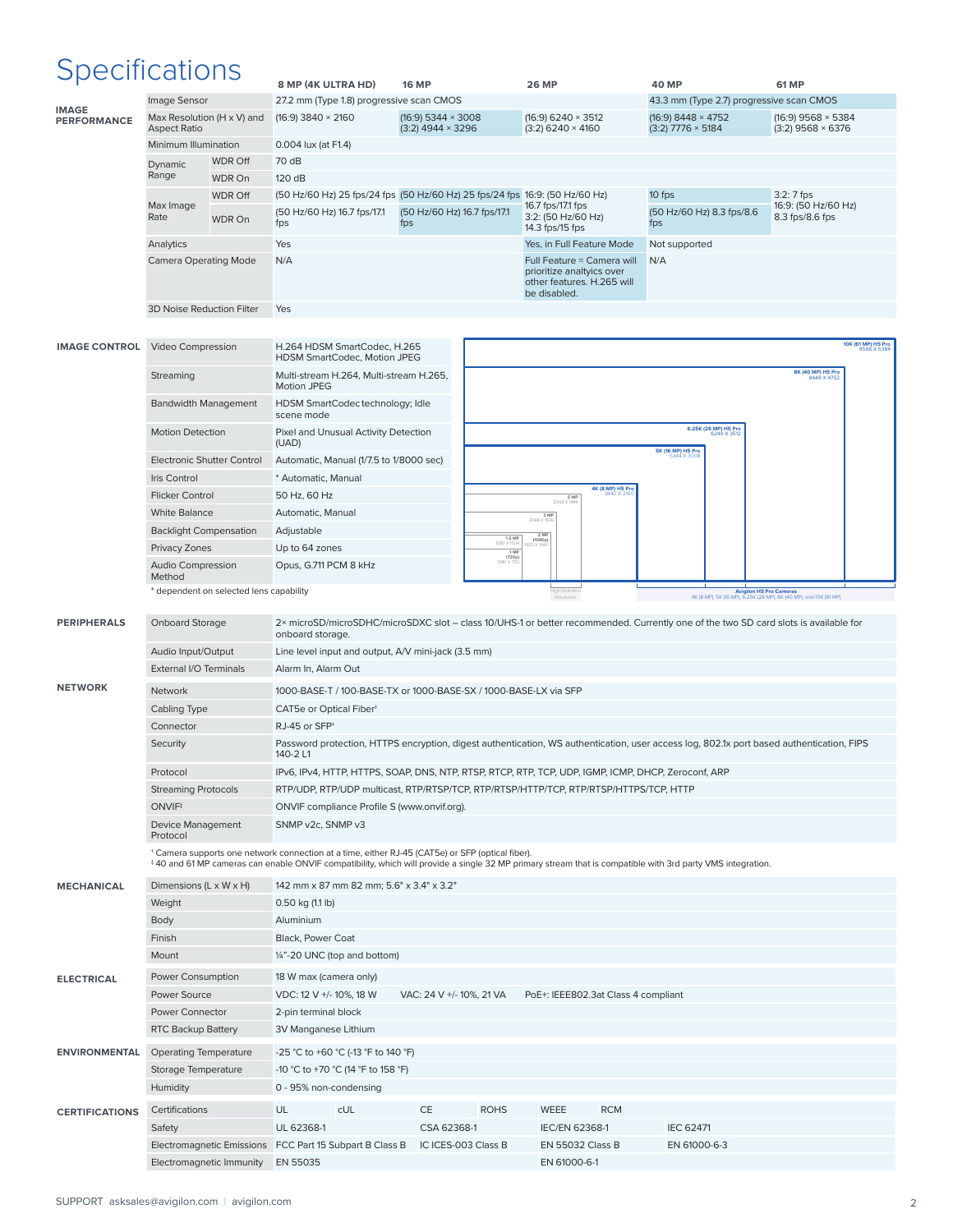# Analytics Specifications

| <b>SUPPORTED</b><br><b>ANALYTICS</b><br><b>EVENTS</b>                                                    | Objects in Area                         | The event is triggered when the selected object type moves into the region of interest.                                                                                                               |
|----------------------------------------------------------------------------------------------------------|-----------------------------------------|-------------------------------------------------------------------------------------------------------------------------------------------------------------------------------------------------------|
|                                                                                                          | <b>Object Loitering</b>                 | The event is triggered when the selected object type moves into the region of interest and then stays for an extended amount of time.                                                                 |
|                                                                                                          | <b>Objects Crossing Beam</b>            | The event is triggered when the specified number of objects have crossed the directional beam that is configured over the camera's field of<br>view. The beam can be unidirectional or bidirectional. |
|                                                                                                          | <b>Object Appears or Enters</b><br>Area | The event is triggered by each object that enters the region of interest. This event can be used to count objects.                                                                                    |
|                                                                                                          | Object Not Present in Area              | The event is triggered when no objects are present in the region of interest.                                                                                                                         |
|                                                                                                          | <b>Objects Enter Area</b>               | The event is triggered when the specified number of objects have entered the region of interest.                                                                                                      |
|                                                                                                          | <b>Objects Leave Area</b>               | The event is triggered when the specified number of objects have left the region of interest.                                                                                                         |
|                                                                                                          | Object Stops in Area                    | The event is triggered when an object moves into a region of interest and then stops moving for the specified threshold time.                                                                         |
|                                                                                                          | <b>Direction Violated</b>               | The event is triggered when an object moves in the prohibited direction of travel.                                                                                                                    |
|                                                                                                          |                                         |                                                                                                                                                                                                       |
| <b>SUPPORTED</b><br><b>CLASSIFIED</b><br><b>OBJECT TYPES</b>                                             | Object Types in Outdoor<br>Mode         | Vehicle, sub-types: Car, Truck, Bicycle, Motorcycle, Bus<br>Person                                                                                                                                    |
|                                                                                                          | Object Types in Indoor<br>Mode          | Person                                                                                                                                                                                                |
|                                                                                                          |                                         |                                                                                                                                                                                                       |
| <b>TEACH BY</b>                                                                                          | <b>Teach By Example</b>                 | Yes, when used with Avigilon Control Center™                                                                                                                                                          |
| <b>EXAMPLE</b>                                                                                           |                                         |                                                                                                                                                                                                       |
| <b>AVIGILON</b><br><b>CONTROL CENTER higher</b><br>(ACC) VERSIONS<br><b>SUPPORTED</b><br><b>FEATURES</b> | ACC Version 6.14.12 or                  | All supported analytic events with two types of classified objects: person or vehicle.<br>Appearance search when paired with appropriate server hardware.<br>H.265 supported.                         |
|                                                                                                          | ACC Version 7.2 or higher               | All supported analytic events with people and vehicles and all vehicle sub-types as classified objects.<br>Appearance search when paired with appropriate server hardware.<br>H.265 supported.        |
|                                                                                                          |                                         | ACC Version 7.10.4 or higher Improved support for decoding performance for multiple H5 Pro cameras on the ACC Client.                                                                                 |
|                                                                                                          |                                         |                                                                                                                                                                                                       |

## Outline Dimensions